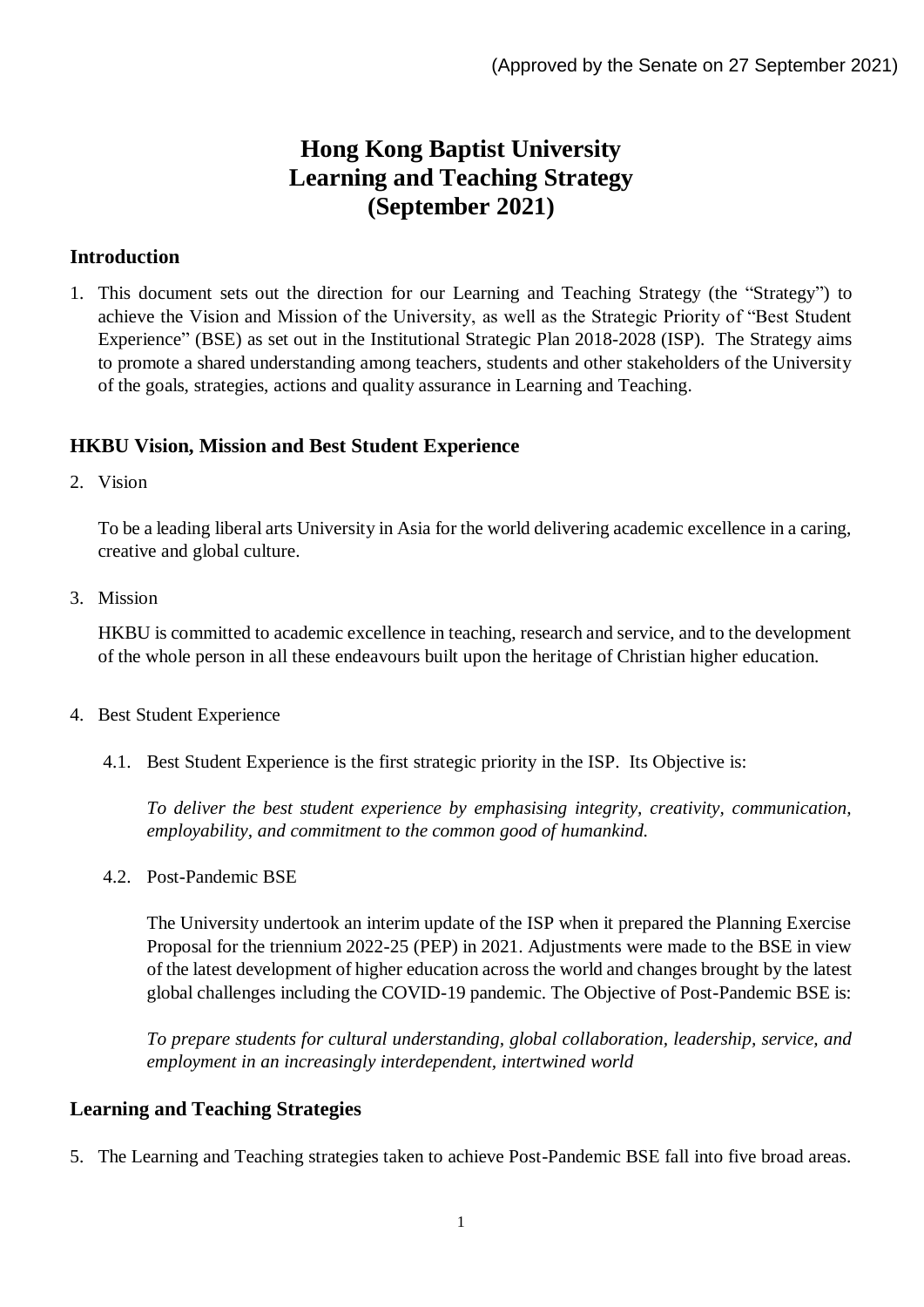## *Area 1 - Cross-cultural Learning Experiences*

6. Cross-cultural experiences include student's learning outside Hong Kong and "Internationalizationat-Home". The latter covers building a culturally diversified and inspiring campus ambience and internationalisation of the curriculum.

We continue to:

- 6.1. explore new programmes and enhance existing curriculum to strengthen students' understanding of global, international, and regional issues; and their abilities to solve problems when being confronted with unprecedented and recurring global situations.
- 6.2. refine overseas learning opportunities.
- 6.3. focus on a set of key countries and strategic partner universities for concerted institutional attention for a purpose.
- 6.4. diversify the cultural backgrounds of the student body.
- 6.5. improve our students' communication skills and ability in English and Chinese, and other relevant languages.

#### *Area 2 - Innovative Programme Design and Pedagogy*

7. This area covers innovative and flexible programme design to allow students to complete their study through different pathways, and the adoption and integration of innovative online and face-to-face pedagogies.

We continue to:

- 7.1. provide students with choice in the learning pathways, in addition to the subject, to suit their needs, aptitudes and aspirations.
- 7.2. strengthen self-directed and inquiry-based learning under teachers' guidance in our curriculum.
- 7.3. vigorously implement online teaching and learning and new delivery formats, such as mixedmode and virtual practicum, to be used on-campus, online, and abroad.
- 7.4. adopt authentic and contextualised assessment under a fair and transparent assessment policy and guidelines.
- 8. First year undergraduate students admitted from Academic Year 2022/23 onwards may choose a pathway completing their study according to their needs and aspirations:
	- 8.1. Structured Pathways For students who want to enter specific professions or industries or indepth training in a discipline. Nevertheless, their curricula will be constantly refreshed in line with the future needs of society.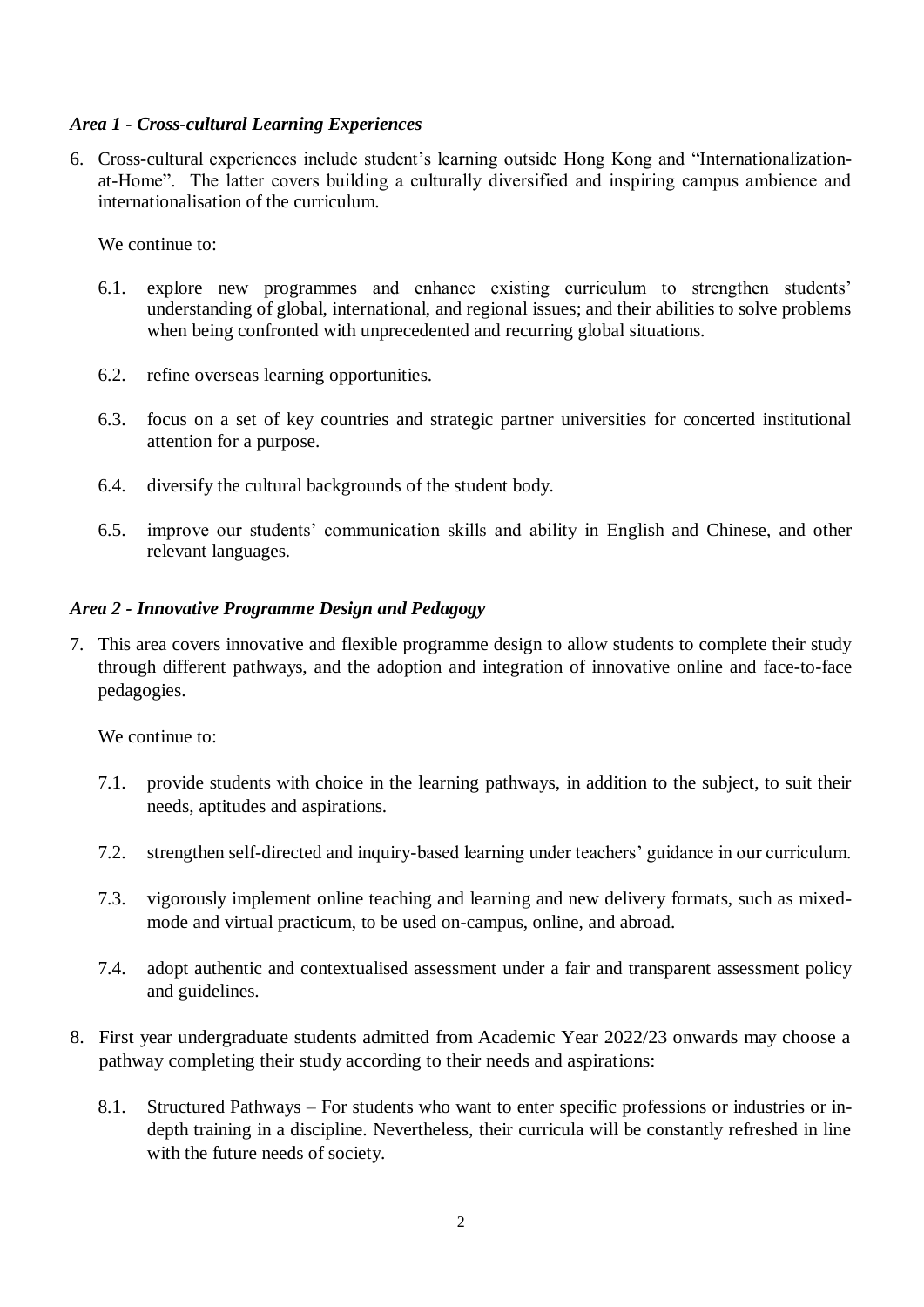- 8.2. Transdisciplinary Pathways For students who seek greater flexibility for the future and desire programmes spanning more than one disciplinary area. We consolidate resources to boost existing interdisciplinary programmes and introduce new transdisciplinary curricula structured around grand challenge issues. The transdisciplinary degrees enable advancement of learning beyond professional silos, involve heavier emphasis on collaboration across disciplines, build competencies, draw on HKBU research strengths, and are shaped by the input of industry partners.
- 8.3. Personalised Pathways Students choosing this pathway are more mission or goal-oriented, seek to architect their own learning experiences, and push the boundaries to address the problems of tomorrow. Under these pathways, the Future-focused programme allows the greatest flexibility in terms of the fields of study and the learning methods. It offers a range of experiential and immersive learning methods structured around authentic problems and challenges to help construct meaningful connections. Students address these problems together with students from a wide range of disciplinary backgrounds.

## *Area 3 - Research-led Curriculum, and Service and Experiential learning*

9. Students undergo self-directed and inquiry-based learning under teachers' guidance in our curriculum. Their learning is contextualised in the community and they provide and test solutions to practical challenges and build commitment to society.

We continue to:

- 9.1. develop new local, national, regional, and international partnerships, giving all willing students an opportunity to complete a service/experiential programme.
- 9.2. actively encourage and engage students to work closely with our community and industry partners to identify and solve real-life problems.
- 9.3. provide timely and contextualised feedback to students on their learning process and outcomes, facilitating them to adjust their learning progress to maximise learning experience.

#### *Area 4 - Inclusive Admission for Diversity*

10. Diversity and inclusion are enhanced across the University community. An inclusive admission policy enables all deserving students to receive education at HKBU, cultivate values of embracing diversity among students and prepare students to collaborate with people of diverse backgrounds. A diverse student body sparks off creativity and innovation.

We continue to:

- 10.1. provide diverse subjects and learning modes to suit students of different needs, aptitudes and aspirations.
- 10.2. enable equal access to educational opportunities, regardless of family background, place of origin, ethnicity, disability, or faith heritage in our admission and student support policies.